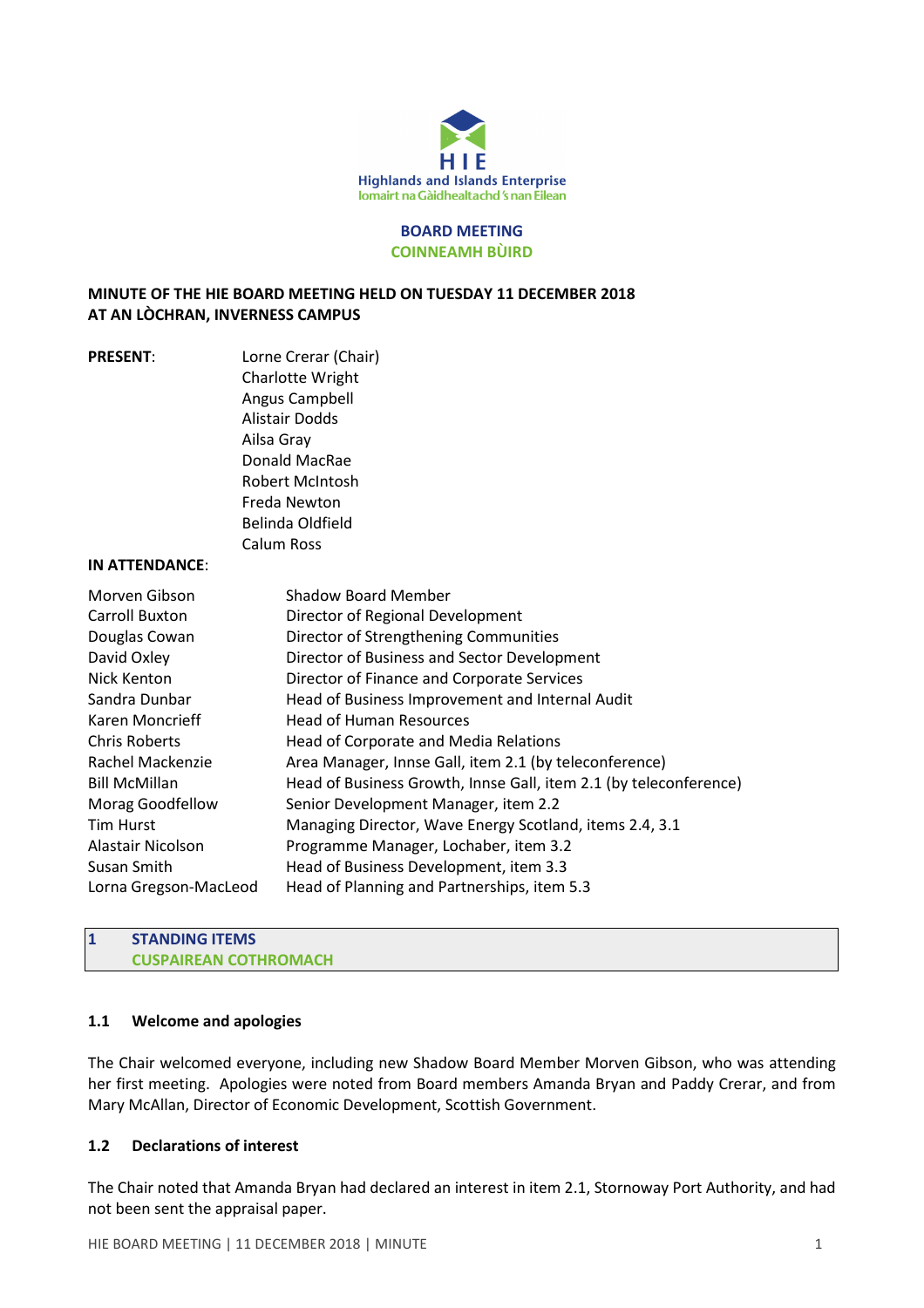It was noted that Douglas Cowan, Nick Kenton and David Oxley were HIE's appointees as interim directors of the board of new subsidiary company Cairngorm Mountain (Scotland) Ltd, and therefore had a particular interest in item 3.3. The Board agreed, however, that there was no conflict of interest present.

### 1.3 Minute of Board meeting held on 30 October 2018

The minute was approved with one correction, adding Belinda Oldfield to the list of those present.

- 1.4 Minutes of Board meetings held in November 2018
- a) Minute of meeting 21 November
- b) Minute of meeting 23 November
- c) Minute of meeting 26 November

The minutes of the meetings held on 21, 23 and 26 November 2018 were all approved.

#### 1.5 Matters arising from the minutes

It was agreed that representatives of the Crofting Commission would be invited to attend the HIE Board meeting in April 2019, or a later meeting.

All other matters arising would be covered elsewhere on the agenda for today's meeting.

### 1.6 Chair and Chief Executive update – December 2018

The Chief Executive reported that the administrator of the Underwater Centre, Fort William, was making progress, with the business and associated assets attracting private sector interest. HIE would not place a bid itself, but would stand ready to work with new owners.

The Board expressed concerns over the volume of businesses in the region currently facing challenges. It was noted that the Risk and Assurance Committee had examined this issue the previous day, and that it was also highlighted in the Risk Register (agenda item 4.1 on today's Board agenda).

There was no further news to report on progress by D F Barnes, owner of BiFab, regarding its aim to win new orders for renewable energy manufacturing at Arnish. The Board would continue to be kept informed.

HIE's latest research into the attitudes of young people towards the Highlands and Islands had produced positive results, generating strong interest from partner organisations and widespread media coverage.

The Director of Business and Sector Development reported on the latest developments with UKVL, HIE's project that aims to create a vertical launch site for satellites in Sutherland. Following a positive ballot of its members, landowner Melness Crofting Estate was now progressing arrangements to agree a lease with HIE for the proposed launch site. There was a need for HIE to engage pro-actively with a range of stakeholders, including the local community, and efforts would be stepped up to deliver this. As well as providing clear information and dispelling myths around the project, it was important to understand concerns that some were expressing. Work was also ongoing to build HIE's relationships with the UK Space Agency, and with prospective launch operators Lockheed Martin and Orbital Express.

It was noted that a briefing on the UKVL project was being prepared for the Secretary of State for Scotland, who had expressed this at a one-to-one meeting in London with the Chair of HIE. The Board will receive an update on the project at its next meeting, in February 2019.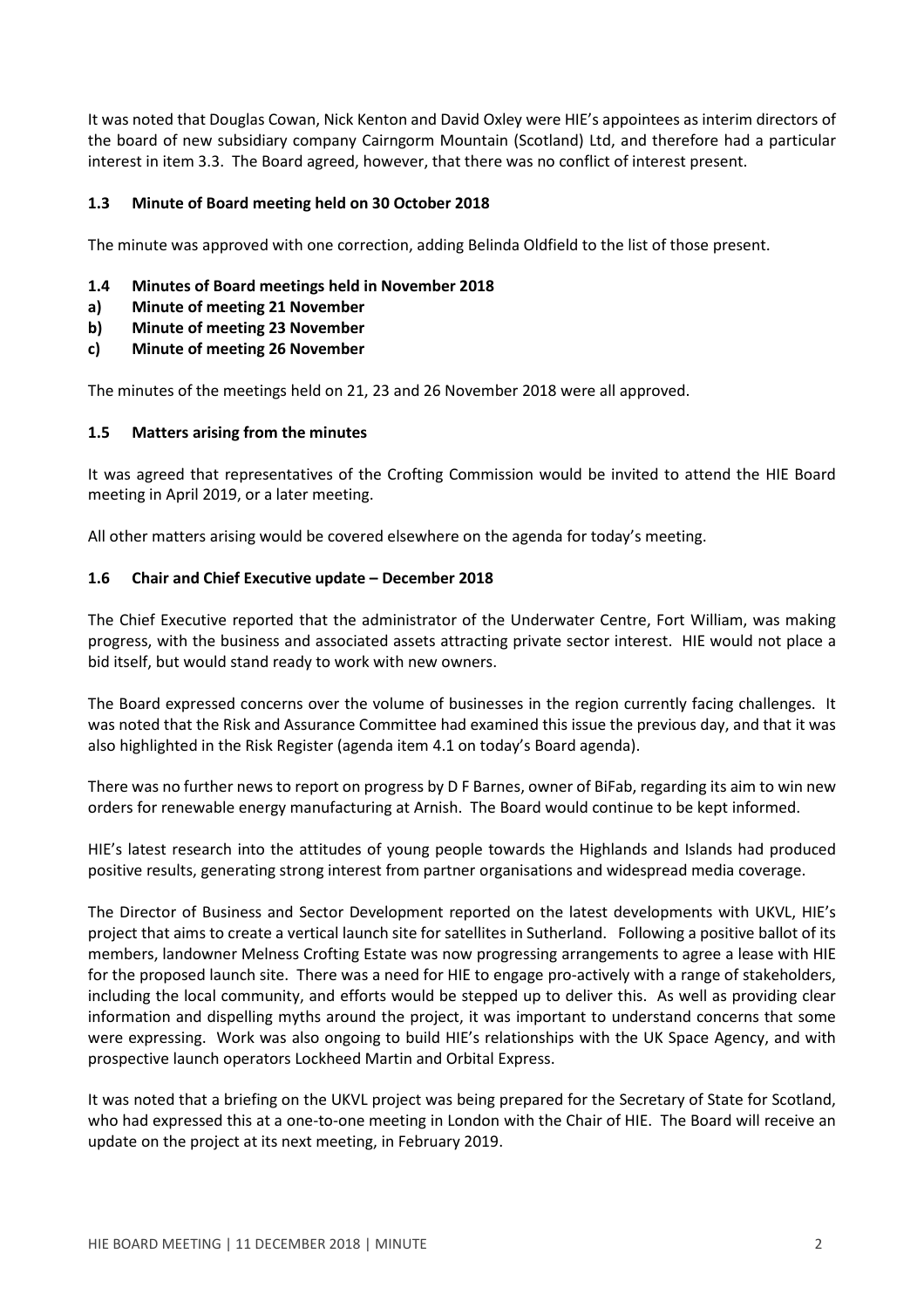The Director of Regional Development reported that HIE was awaiting a response to its application to the Industrial Strategy Strength in Places Fund to support the Maximar project to maximise the economic impact of the region's marine resource.

The Board welcomed news that the Cromarty Firth Port Authority (CFPA) had been successful in winning a major contract from wind energy company EDPR for the Moray East Offshore Windfarm. This followed the Board's decision in October to invest up to £7.75m to support the port's development plans. It was also noted that CFPA was no longer planning to take forward plans for ship-to-ship oil transfers in the Moray Firth.

The Enterprise and Skills Strategic Board had published its Strategic Plan, and copies were distributed to HIE Board members at the meeting. The Chair informed members that he would be meeting the Strategic Board Chair, Nora Senior, the following day to discuss the plan and HIE's role in its implementation.

The Chair reported that he had attended a constructive meeting with the Cabinet Secretary for Finance, Economy and Fair Work, and held positive one-to-one meeting with Highlands and Islands MPs in Westminster.

Changes were noted at partner organisations, including the appointment of a new Chief Executive at the Scottish Funding Council and a new Chair at Skills Development Scotland. The Scottish Government was currently seeking a new Chair for Scottish Enterprise, and Professor Crerar was a member of the recruitment panel.

2 INVESTMENT DECISIONS CO-DHÙNAIDHEAN AIRGEAD-TASGAIDH

### 2.1 Stornoway Port Authority

#### Rachel Mackenzie and Bill McMillan joined the meeting.

The Area Manager, Innse Gall, gave a short presentation seeking approval for up to £3.5m cash funding or 41% of eligible costs (whichever is lower) to support ambitious plans by Stornoway Port Authority (SPA), a trust port and HIE account managed client. HIE funding would contribute towards total project costs of £11,009,068 (including £8,516,660 eligible costs) to develop Newton Basin, delivering a 70-berth marina, a marine engineering workshop, and infrastructure to support a new building for the Food Standards Agency.

Impacts generated through this investment would include an increase in SPA turnover of almost £2m and 10 jobs created directly in the Outer Hebrides. However, an economic impact assessment had highlighted significant wider economic benefits for the islands, and this was a key factor in the area team's rationale for recommending support.

The SPA had committed its own funding, and attracted support from the Scottish Government's Regeneration Capital Grant Fund. An application to the European Marine Fisheries Fund (EMFF) was awaiting decision.

#### Paragraph removed in the interests of the effective conduct of public affairs.

In discussion members welcomed the proposals, agreeing that the port masterplan could be transformational for Stornoway and Lewis. HIE support at the level being sought was judged essential for the project to go ahead and fulfil its potential. In response to a question from the Chair, the Director of Finance and Corporate Services confirmed that the capital costs of HIE supporting Newton Basin were affordable.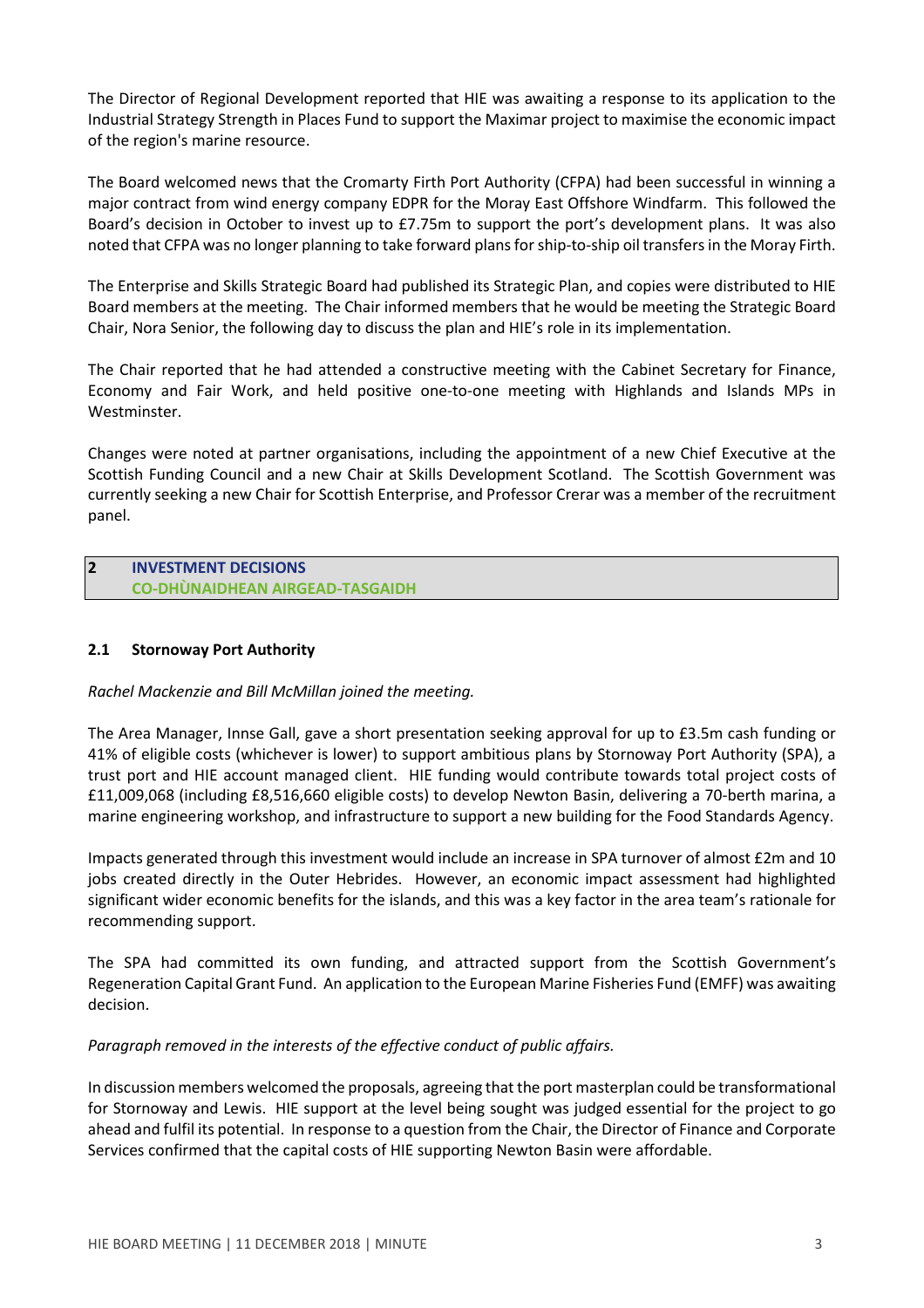The Board approved grant funding of £3.5m or 41% of eligible costs (whichever is lower) to support SPA to develop Newton Basin. HIE support would be conditional on SPA also gaining funding from EMFF for this project, sentence removed in the interests of the effective conduct of public affairs. This will be classed as a priority investment for HIE.

# **2.2** Item removed in the interests of the effective conduct of public affairs.

# 2.3 HIE business transformation

### Janie Sheridan and Keiron Scott joined the meeting

The Head of Business Improvement and Internal Audit presented an initial strategic assessment describing HIE's ambition to drive forward a significant programme of business improvement activity, and outlining the wider context and strategic rationale. The central aim was to deliver a step change in improving the delivery of support services to HIE customers and staff, enabled by digital. In addition, it would establish stable, resilient platforms on which future phases would be built, and enable HIE to decommission legacy platforms that were no longer optimal. The programme was designed to be in line with the Scottish Government's strategic direction to HIE, and to contribute to a key work strand arising from the Enterprise and Skills Strategic Board, in which HIE was currently collaborating and playing an influential role with partners.

The next phase of the programme would include implementation of a core customer relationship management (CRM) system, an online customer portal, data warehouse and business application. Discovery work would be undertaken around data, performance measurement and finance. HIE's current enterprise management system, HMS, would be decommissioned. HIE and its partners in the Enterprise and Skills system would implement a shared entry point for customers, new data strategy, future operating model and global design language. A new HIE website would be designed and delivered, and HIE would continue a programme of process re-engineering, and work with IT shared services provider EIS to shape future services and support. It was important for HIE to continue to lead by example in practising innovation in service delivery. Cyber security would also be enhanced.

Board members welcomed the paper and requested clarification on a number of points. It was confirmed that HIE was seeking to implement a new CRM that would reflect the agency's specific remit and deliver defined capabilities, while also aligning with the wider public sector, particularly organisations delivering enterprise and skills services. The single digital entry point would be based on the principle of 'no wrong door' for customers, who would experience a similar language and visual appearance across service providers, although individual branding would continue to identify each partner clearly. It was intended that organisations would be able to share customer information, leading to easier access and transactions for clients.

#### Paragraph removed in the interests of the effective conduct of public affairs.

The Board agreed that HIE will go to tender for an implementation partner, technical and security assurance, and discovery work, at an estimated total value of approximately £1.4m, noting that costs would be refined during procurement, and capitalised wherever possible. Approval was also given to progress with identifying and securing internal programme resource, within the current staff complement, to support delivery.

Progress with procurement will be reported to the Board in February 2019, and an update provided to the Risk and Assurance Committee in March.

#### Janie Sheridan and Keiron Scott left the meeting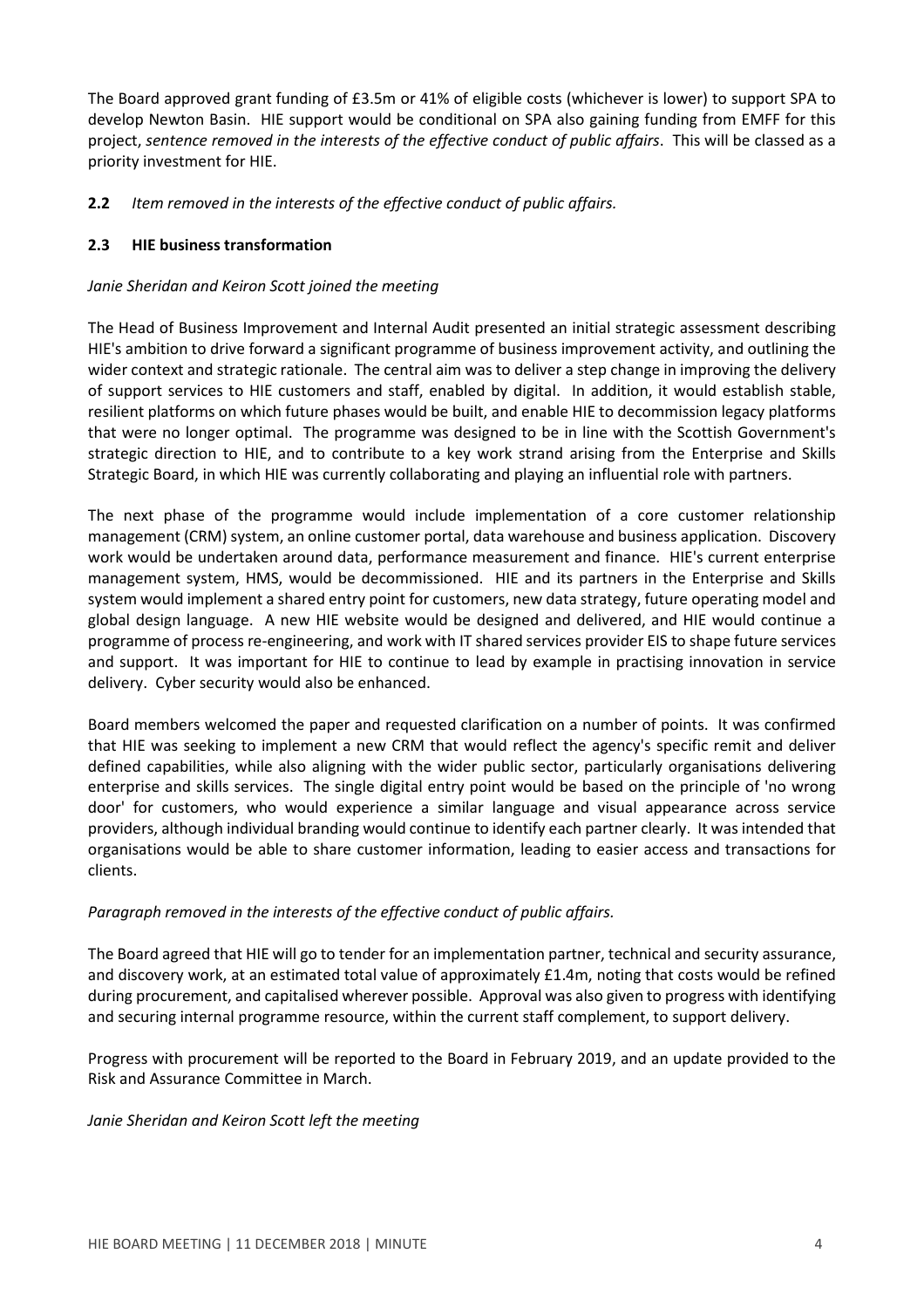#### 2.4 Wave Energy Scotland novel wave energy converter programme

### Tim Hurst joined the meeting.

The Managing Director, Wave Energy Scotland (WES), presented a paper recommending approval of cash funding totalling £6,645,946 plus VAT to proceed with stage three of the Novel Wave Energy Convertor (NWEC) technology programme. This funding would be awarded to two applicants, Mocean Energy and AWS Ocean Energy, enabling them to take forward two projects that were currently funded at stage two to proceed to the next phase, developing scaled, seagoing prototype convertors that were expected to be tested in a real Scottish sea environment. Mocean would receive £3,324,720 for its hinged raft project, while AWS Ocean Energy would receive £3,321,226 for its submerged point absorber technology.

The NWEC programme had been designed to respond to key industry priorities in marine technology and WES was committed to support the development of devices that could demonstrate a credible, step change reduction in energy costs. Eight technologies had been funded through stage one, four of which had proceeded to stage two. The third stage afforded greater opportunities for collaboration between WES and the developers. All four companies participating in stage two had submitted applications to progress, and these had been subject to rigorous evaluation covering six areas: cost; health and safety and environmental management; project management; scope of work; future commercial offering, and technology development. The evaluation panel had been chaired by the WES Programme Manager, and comprised WES project engineers and project managers who had worked with all applicants, and external and independent assessors who had been sourced through open procurement.

Progress that WES and the developers were making towards commercialisation of new technologies was welcomed. In response to questions, the Managing Director informed members that fabrication for the successful stage 3 projects would take place in Scotland – AWS in Invergordon, and Mocean in Leith.

The Board approved the recommended funding to £6,645,946 plus VAT to enable these projects to progress to stage three of the WES NWEC programme.

#### 3 UPDATES CUNNTASAN AS ÙR

#### 3.1 Wave Energy Scotland

The Managing Director of Wave Energy Scotland (WES) updated the Board on progress made by the Scottish Government-funded HIE subsidiary during the previous six months. The Board noted that it was almost exactly four years since WES was set up in December 2014. A great deal had been achieved in that period, with several innovative projects making progress towards testing in real sea conditions. In addition to selecting two projects for stage 3 of the NWEC programme (item 2.4 above) key activities in the second half of 2018 had focused on selection and award of three projects for stage two of the Structural Materials and Manufacturing Processes programme, and real sea testing of CorPower Ocean power take-off technology.

WES had succeeded in obtaining EU Horizon 2020 funding, and was continuing to engage on the delivery of Wave Energy Europe, which had appointed Tim Hurst as a board member. Staffing was at a healthy level, and plans were in place to recruit an additional, EU-funded project engineer on a fixed-term contract to support DT Ocean Plus. WES had held its annual conference the previous week, with Paul Wheelhouse MSP, Minister for Energy, Connectivity and the Islands, giving the opening address. This year's conference had again attracted a strong turnout and generated positive feedback.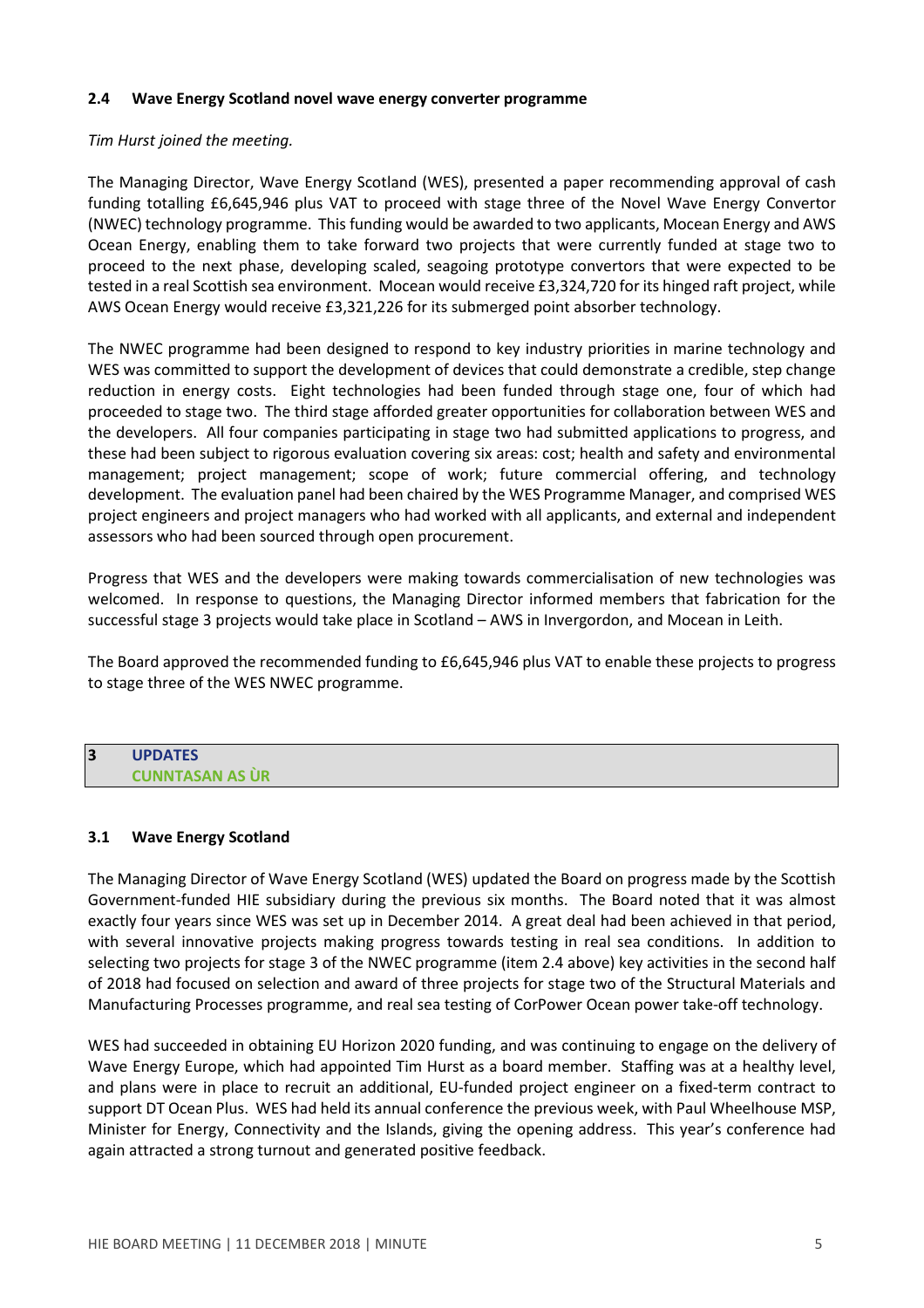An economic impact assessment had concluded that WES had, to date, added value of over £6.6m to the Highlands and Islands, and £23m to Scotland as a whole. An updated WES business plan 2018-21 had been approved by the WES board and would be considered again by the HIE Board once Scottish Government commitment to financial support to 2021 had been clarified.

## Paragraph removed in the interests of the effective conduct of public affairs.

In discussion, Board members raised a number of issues. On the question of rate of return for investors in wave energy, compared with offshore wind, the Managing Director stressed the need for effective national incentives to support wave technology. With an Energy White Paper due in 2019, it would be important to demonstrate viable technology as an argument in support of setting tariff at an appropriate level. A key difference that WES had made was to ensure that key elements of projects were being rigorously tested mathematically and in tanks, before being judged ready to go to sea testing. This had greatly reduced the level of risk attached to sea testing, and would hopefully result in making projects at that stage more attractive to investors. The Board noted the importance of keeping the composition of the WES Advisory Group under review as projects developed, and welcomed recent changes. Public relations, both within and beyond the energy sector, was also identified as an area for future focus.

The Board thanked the Managing Director for his update.

Tim Hurst left the meeting.

### 3.2 Lochaber

### Alastair Nicolson joined the meeting.

The Programme Manager, Lochaber, gave a presentation on progress made by Liberty British Aluminium since purchasing the Fort William smelter and assets in November 2016, and outlined wider regional infrastructure development that were either planned or under way in Lochaber. These investments were intended both to support Liberty to achieve growth ambitions and provide capacity for economic and social development.

The company's plan to develop an alloy wheel factory next to the smelter in Fort William had acted as a catalyst for an ambitious programme of infrastructure investments with the potential to transform the town and the wider economy of the West Highlands. Benefits were expected to include more high-paying jobs, tackling of fuel poverty, developing a high value-added manufacturing base, and improving prosperity and quality of life. The project also presented challenges, including the need to secure around 400 skilled workers in a local economy where the labour market was currently at or near full capacity.

Pro-active partnership working at both national and local level was proving instrumental in creating the conditions for Fort William to capitalise on the opportunity. A strategic-level Lochaber Delivery Group, chaired by the Cabinet Secretary for the Rural Economy, was meeting quarterly, with members including HIE, the Scottish Government, Highland Council, Skills Development Scotland, Transport Scotland, Scottish Natural Heritage, the Scottish Environmental Protection Agency, the University of the Highlands and Islands, and Liberty's parent, the Gupta Family Group. At operational level, the Lochaber Project Board was meeting every six weeks, co-chaired by the HIE Chief Executive and Highland Council's Director of Development and Infrastructure. The project board was overseeing five workstreams: planning / masterplanning; skills and talent attraction (led by HIE); housing; energy, and transport.

The Programme Manager reported that housing projects were well advanced, planning permission for a new college building would be submitted shortly and NHS Highland was progressing plans for a new hospital. Public consultation was ongoing and the partners would present a delivery plan to the Highland Council early in 2019. The scale of infrastructure development necessary to maximise benefits at local and regional levels would be considerable, requiring sustained input from regional and national agencies for some time to come.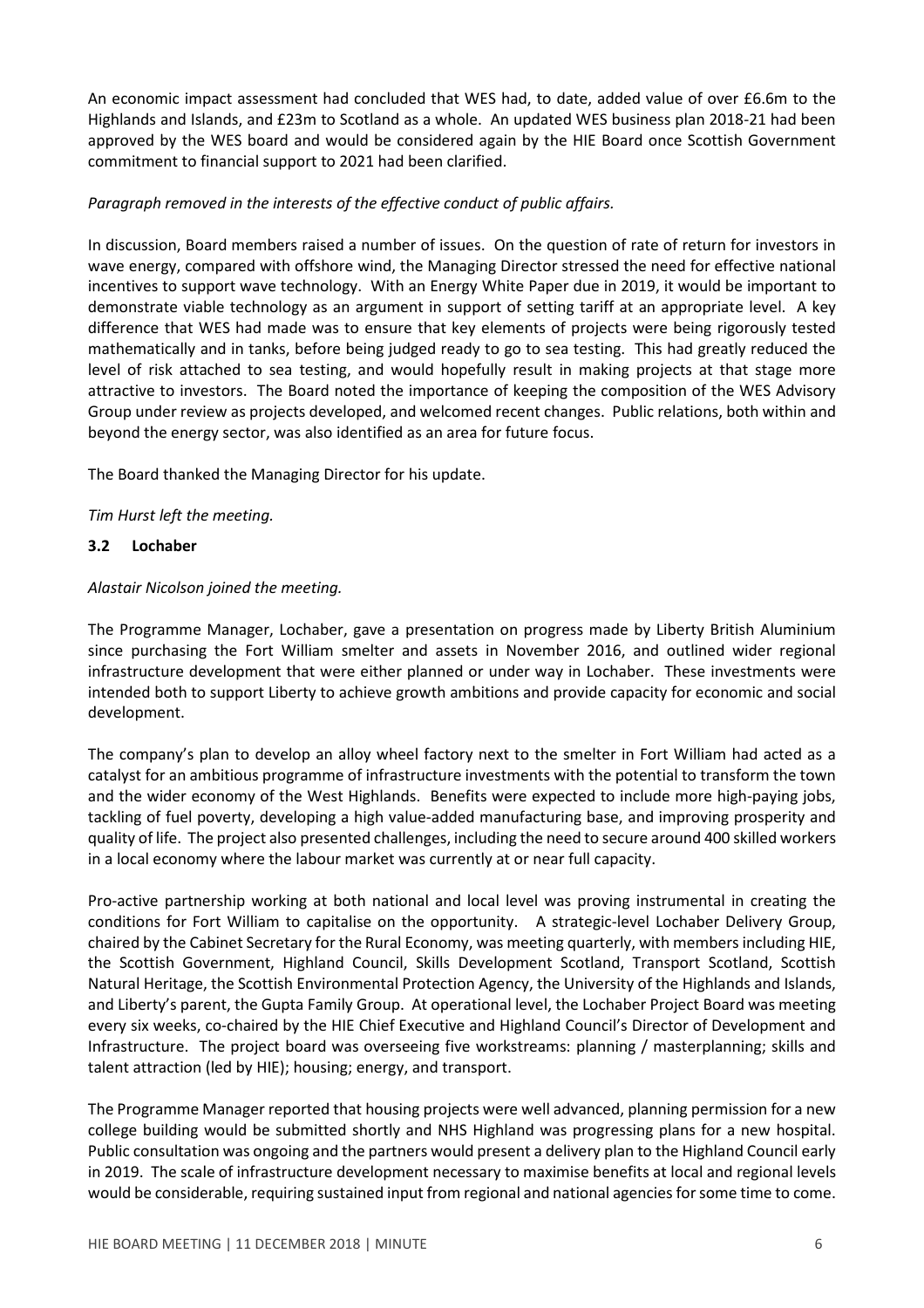The Board welcomed the update, noting the role that HIE was playing in leading and collaborating in a complex, place-based development that had the potential to transform Fort William. Points raised through discussion included the importance of energy supply, and it was recommended that gas and electricity company innovation schemes should be explored to support the development of an energy strategy.

The Chair thanked the Programme Manager for his participation, and asked for arrangements to be put in place for a future Board visit to Lochaber.

Alastair Nicolson left the meeting.

### 3.3 Cairngorm

### Susan Smith joined the meeting

The Head of Business Development updated the Board on the latest position regarding Cairngorm, where HIE was working with administrators in an attempt to acquire the assets of CairnGorm Mountain Ltd (CML) through a new subsidiary, Cairngorm Mountain (Scotland) Ltd (CMSL). HIE was planning to operate Cairngorm Mountain resort through CMSL, securing business continuity and employment while taking a measured approach to review options to secure long-term sustainability.

The Board were reminded that the Cairngorm funicular railway had been out of service since 5 September, following an inspection that identified safety concerns, and the operating company (CML) had gone into administration on 29 November. A Funicular Response Group, established by HIE with local stakeholders, was performing well. Following approval by the HIE Board in October, snow making equipment had been purchased. This had recently arrived on site and was now producing snow, enabling lower levels to be used for skiing by beginners. Ski tows would operate to higher levels once real snow arrived.

HIE had identified a business turnaround expert to serve as interim chief executive of the new company for four months. It was intended that all staff of CML would transfer to CMSL through TUPE. The situation continued to attract high levels of media interest and enquiries, including a substantial volume of Freedom of information requests.

A specialist engineers' report on the structure of the funicular was expected to be delivered before the end of December. This would require careful analysis to understand all the issues and determine next steps, including the need to secure additional budget to address this situation. It was anticipated that the funicular would remain out of service through the winter. The vision for Cairngorm, described in the recently completed uplift review, would be revisited in light of the challenges affecting the funicular.

The Head of Business Improvement noted that the Scottish Government consent would be required to enable HIE to acquire CML and its assets through CMSL, and the project was judged novel and contentious.

The Board welcomed the update and expressed their gratitude to HIE staff and members of the Board subgroup for their considerable efforts towards achieving the positive outcome that was now anticipated to secure jobs, continued operations and wider economic impacts in Badenoch and Strathspey. In response to questions, it was noted that approximately 1,000 skiers a day could be accommodated through surface lifts, compared with around 1,600 on the funicular.

It was agreed to delegate authority to the Chief Executive to conclude a deal with the administrators of CML.

The Chair asked for the Board to be updated on the outcomes of the specialist engineers' report, and to receive a communications plan, including clear lines describing HIE's position.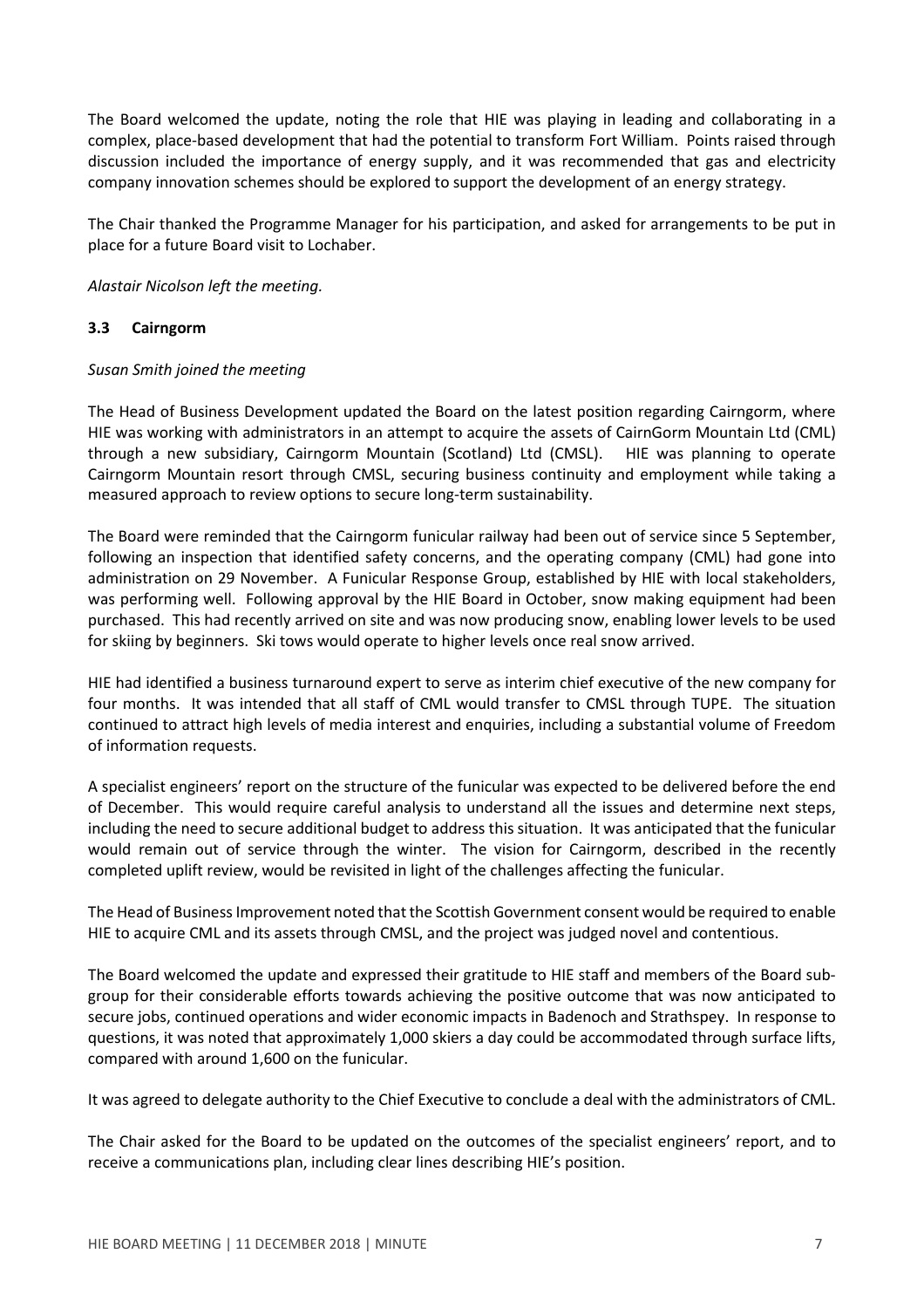### 4 RESOURCES AND GOVERNANCE GOIREASAN IS RIAGHLACHAS

## 4.1 Risk Register – December 2018

The Head of Business Improvement and Internal Audit presented the latest HIE Corporate Risk Register, along with a summary of the movement of risks over time. The report included a review of risks currently affecting a number of key investments and projects, and feedback from project managers and senior responsible owners had been used to update corporate risks and actions.

Sentence removed in the interests of the effective conduct of public affairs.

Sentence removed in the interests of the effective conduct of public affairs.

The Board welcomed the risk register.

### 4.2 Risk and Assurance Committee 10 December – verbal update

Alistair Dodds, as Chair of the Risk and Assurance Committee, gave a verbal update on matters discussed at the most recent committee meeting, which had taken place the previous day.

The Committee had approved a recommendation to increase the employer's contribution to the HIE pension scheme by one per cent a year for each of the next three years. The pension fund would also be reviewed annually. The significant amount of staff resource required to deal effectively with significant challenges at Cairngorm had been discussed, with the Committee stressing the need to ensure that the internal team was at an appropriate level. The Director of Business and Sector Development had delivered an update on the UK Vertical Launch project.

Paragraph removed in the interests of the effective conduct of public affairs.

A draft minute of the Committee meeting will be presented for information to the next Board meeting, on 12 February 2019.

#### 4.3 Financial statement to 30 November 2018

The Director of Finance and Corporate Services summarised HIE's financial position for the eight months to 30 November 2018. Paragraph removed in the interests of the effective conduct of public affairs.

#### 5 STRATEGIC PLANNING DEALBHACHADH ROI-INNLEACHDAIL

#### 5.1 Financial planning

The Director of Finance and Corporate Services presented an estimated financial outlook for 2019-20, and an overview of the approach to budget setting. It was noted that HIE had three financial targets, each of which required to be met. These were to remain within: a resource limit (RDEL); a capital limit (CDEL), and a cash limit. Given the nature of HIE's work, it was not uncommon for decisions made in one year to lead to expenditure in later years, adding to the complexity of financial planning.

Paragraph removed in the interests of the effective conduct of public affairs.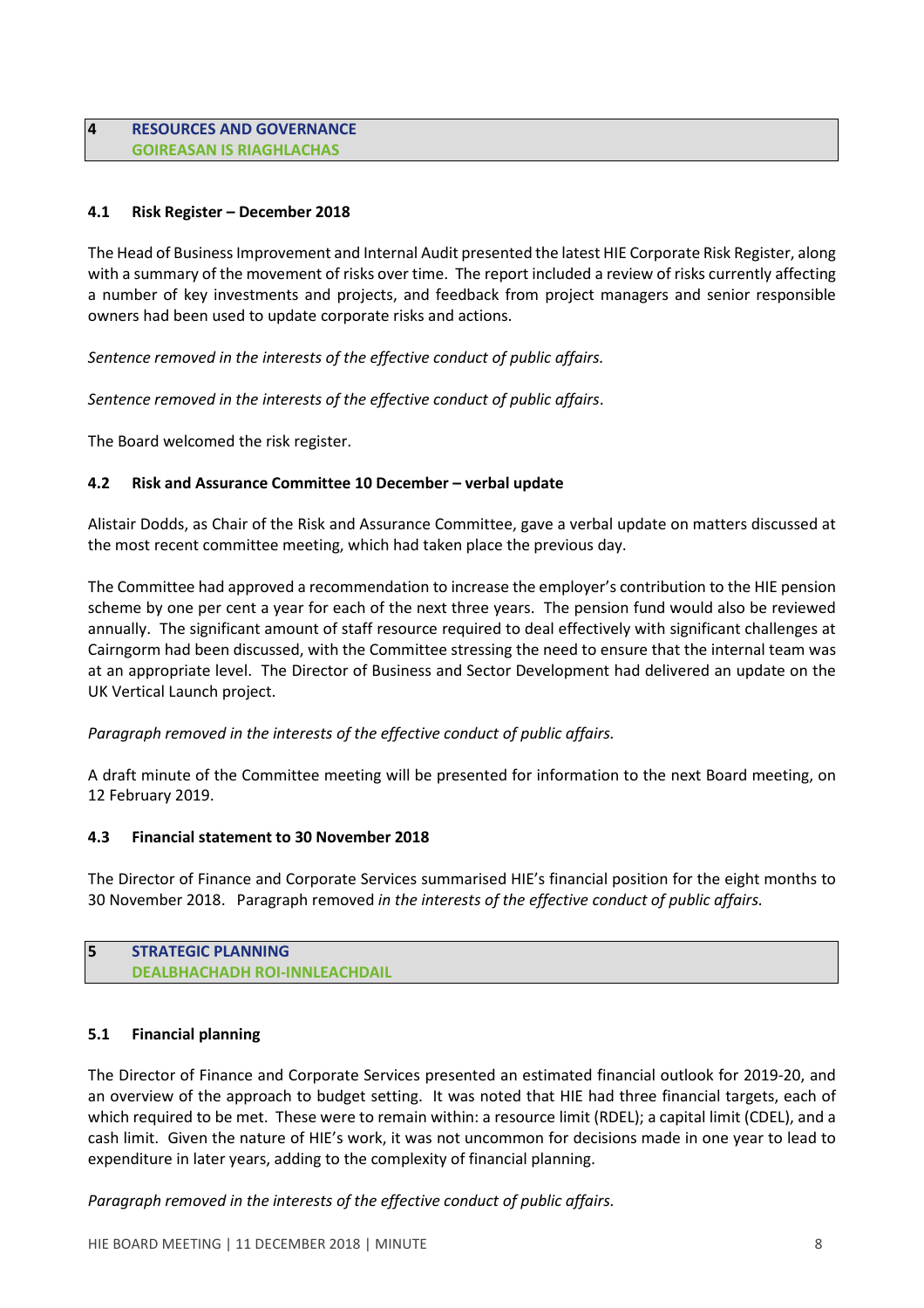It was expected that the Scottish Government would soon announce a draft budget, subject to parliamentary approval, and this would inform HIE's budget setting, which would be brought to the Board in April 2019.

The Chair thanked the Director for his paper.

### 5.2 Corporate performance to 30 November 2018 – presentation

The Director of Regional Development gave a presentation on HIE's progress towards achieving its in-year operating plan measures for 2018-19. Most out-turns were at or close to the expected position for this point in the financial year. However, efforts would continue to maintain a strong pipeline for the remainder of the year.

The Board welcomed the update, noting that HIE's current position appeared to reflect national economic challenges, including uncertainty, lack of confidence, and sluggish growth. Smaller businesses in fragile areas faced particular difficulties, and it was noted that HIE's approach enabled the agency to target support to these places.

### 5.3 Strategic planning discussion

### Lorna Gregson Macleod joined the meeting.

The Director of Regional Development and the Head of Planning and Partnerships gave a presentation to inform strategic planning discussions. This highlighted the current strategic planning environment with which HIE needed to align its own plans, including Scotland's Economic Strategy, the Programme for Scotland, the National Performance Framework, and the Strategic Plan of the Enterprise and Skills Strategic Board, and more. In 2019, HIE would be producing both a high-level, five-year strategic plan and a one-year operating plan.

The presentation also reported on the outcomes of HIE's recent survey into the attitudes of young people towards the Highlands and Islands, focusing on the roles of HIE and its partners in enhancing features that make the region an attractive place to live, work and study.

It was felt that HIE's overall vision remained valid, though this would be reviewed. Work would be carried out to refresh the range of measures used by HIE, aligning with the Enterprise and Skills Strategic Board. It would be important to use measures that accurately reflect the real impacts achieved by HIE. Weighting to measure inclusive growth was being considered, as was the potential to tailor measures and targets according to local needs and opportunities in different areas. Themes that would remain key to HIE's approach included collaboration, inclusive growth and place-based development.

In discussion, Board members stressed the importance of working with local partners across the region on issues such as housing, transport and health care that can play a key role in economic prosperity and community sustainability.

More detailed plans will be presented for discussion at the next meeting of the Board, on 12 February 2019. Lorna Gregson Macleod left the meeting.